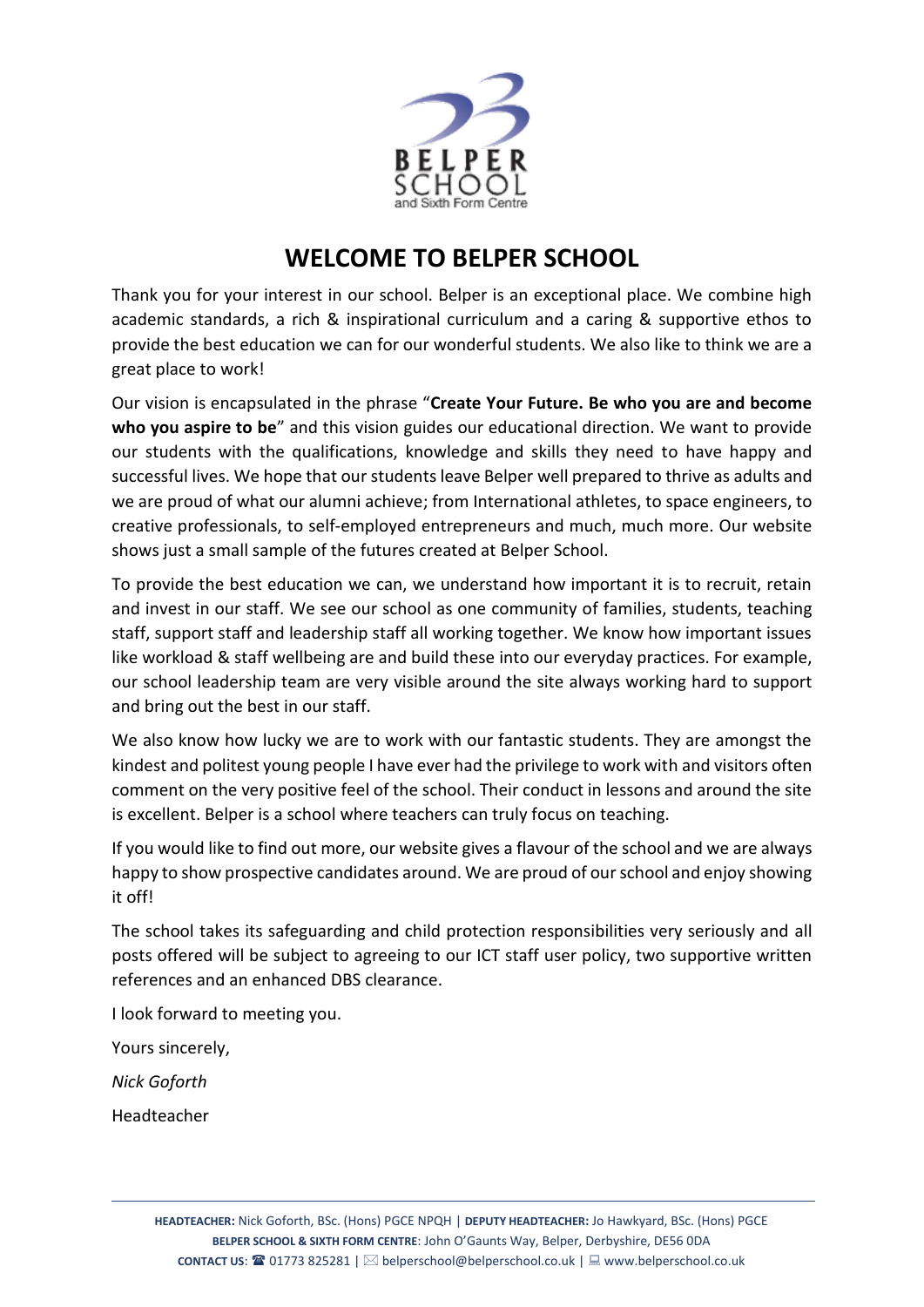

## **AN INTRODUCTION**

Belper School & Sixth Form Centre is a popular and high achieving foundation school at the heart of Belper town.

- We are a very friendly school with a positive atmosphere, and we work hard to ensure that every child feels valued and respected. "*Most pupils are happy at school because relationships between staff and pupils are good. Pupils get on well together. … They know that there is always someone who will help them if they are worried."*  (OFSTED, 2019).
- The foundation of our school is our caring and supportive ethos. "*Pupils receive highquality pastoral care and they know that teachers want them to do well. They appreciate their tutors' support"* (OFSTED, 2019).
- Our students are exceptionally understanding. "*Pupils are kind and considerate. They accept others' differences*" (OFSTED, 2019).
- We provide a very broad and inspirational personal development curriculum "*The school aims to help pupils become confident and independent. The school provides many opportunities for pupils to develop their interests and talents. For example, they can take part in drama and music productions and sporting events"* (OFSTED, 2019).
- Our academic curriculum is also very broad "*Students in the sixth form can study lots of different subjects. Staff guide students to choose appropriate courses*" (OFSTED, 2019).
- Our pupils achieve strong examination results. The school was ranked in the top 10 schools in Derbyshire at KS4 in 2019. *"Pupils are keen to do well. … Teachers try to help pupils understand when they find things difficult*". (OFSTED, 2019).
- Improving teaching and learning is central to our mission to be the best school we can possibly be. "*Pupils know that their teachers want them to do well. They say that their teachers always help them to achieve their best*." (OFSTED, 2019).
- We see ourselves as being at the centre of the local community and have strong links with other local schools and organisations. We also strive to maintain excellent relationships with the families of our students.
- Well over 80% of the pupils from our main feeder schools typically choose to come to us in Year 7 which facilitates the building of very strong links with Key Stage 2.

Nick Goforth, Headteacher